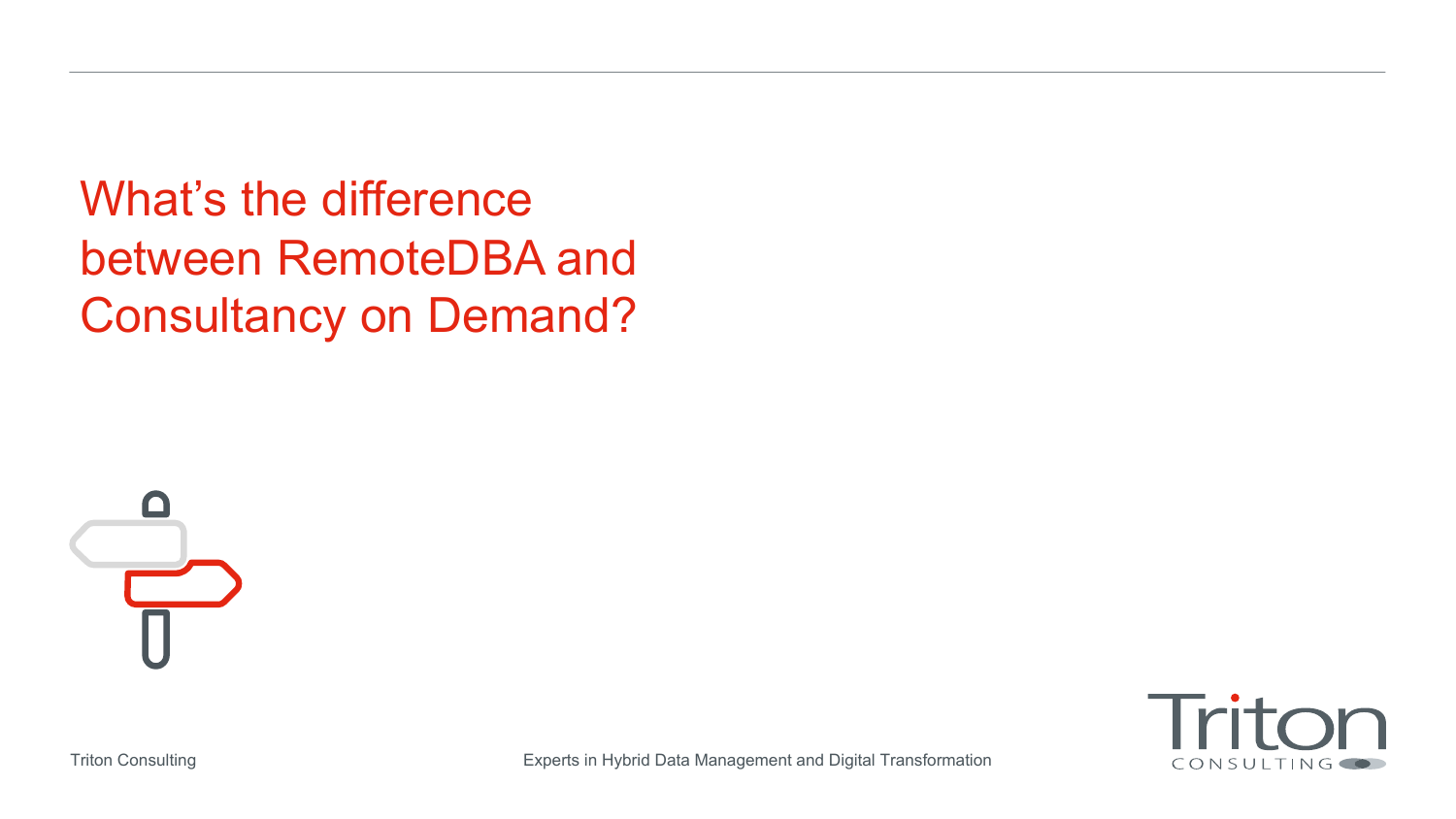## What is Triton's RemoteDBA service?



**RemoteDBA** is designed for mission critical environments, where support is required urgently to recover an unavailable or poorly performing DB2 database – at any time of day, evening or night.

remotedba<sup>≎</sup>

This is when you need RemoteDBA

#### **3:00am Tuesday:**

 $\triangle$  The database is performing badly… it has to be fixed before tomorrow's peak"

### **2:00pm Sunday:**

My database is down and  $\triangle$ I need it recovering fast"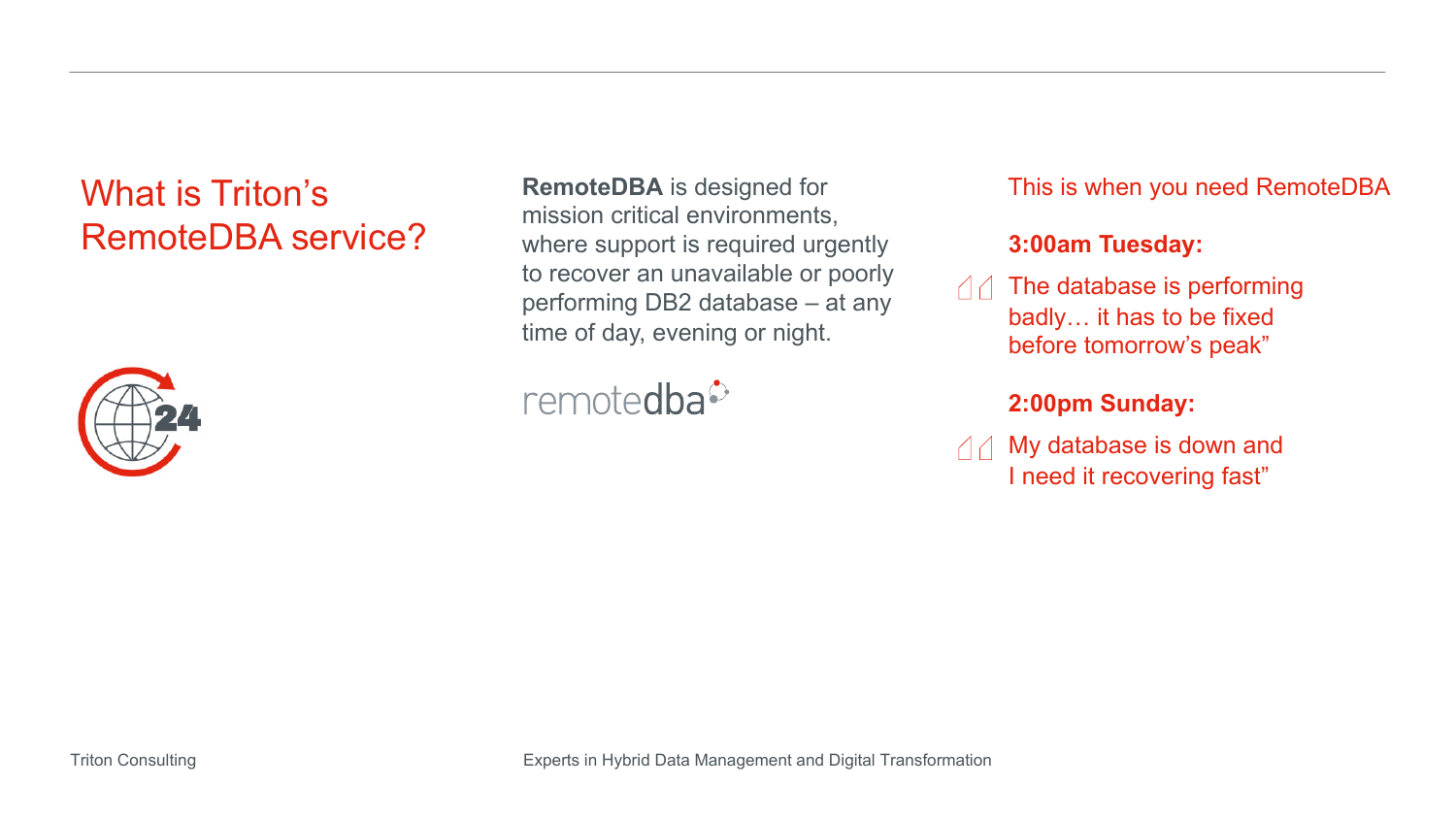## What is Triton's Consultancy on Demand service?



#### **Consultancy on Demand (CoD)**

is designed for customers who need Triton skills, support, advice on the design and management of their DB2 system.



This is when you need CoD

- $\Box$  Can you spend 3 days with me designing our new DB2 High Availability system"
- $\Box$  Please explain the commands I can use to monitor database performance"